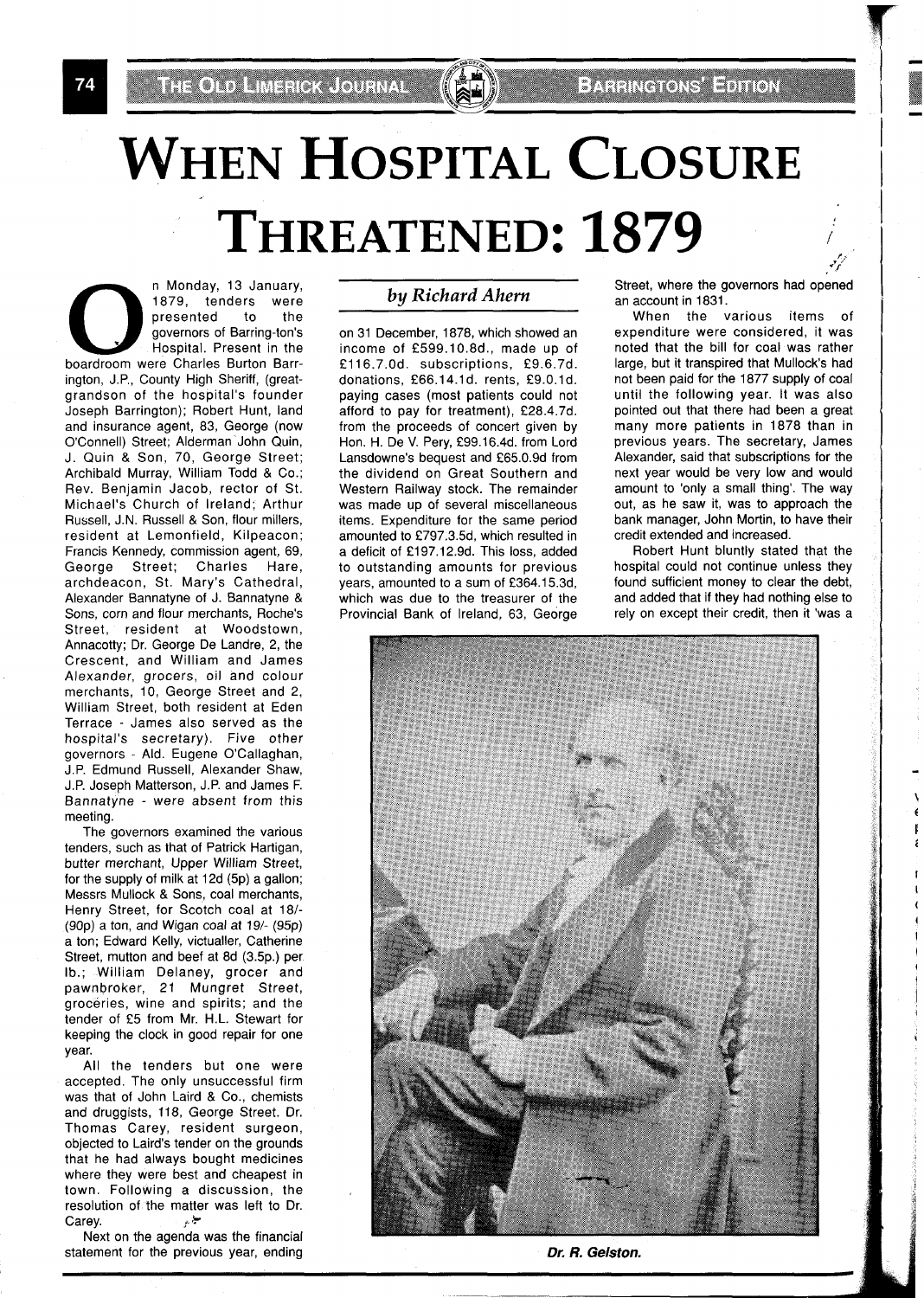### THE ONLY HUSE REPORTED HIS VIOLENCE.



very poor way to carry on a large establishment ... depending on their own personal credit'. All agreed with this assessment.

The clearing of the substantial debt of nearly £400 was considered to be of the utmost importance. (This amount was quite large, when compared with, for example, the annual wage of £6 for a nurse, or Guinness XX best stout at 1/8d (8p) a dozen. Put in a more relevant context for the governors, it was more than twice the annual salary and wage bill for the entire hospital staff). If they could somehow manage to clear the amount, they planned to appoint an Influential deputation to approach the Corporation, and to point out the absolute necessity of that body's support to the tune of £100 to £200 annually. This sum, they believed, would be a relatively trifling tax, but would keep the hospital open.

Hunt continued by saying that Barrington's was the hospital most favoured by the people of Limerick. He pointed out that it had been greatly improved from its undesimable state of a few years ago, and that many of these improvements had been brought about

by Dr. Thomas Carey and Mrs. Carey. To ensure its future, the hospital would need an annual income of between £600 and £700, and he (Hunt) was more than willing to pay his share of the debt.

The governors decided to appeal once more to the citizens, as their predecessors had done 39 years earlier, in 1840, when there had been a huge debt of nearly £1,400. (This debt had been brought about by 'extending too much relief to the poor'. However, some of the creditors had reduced the sum to £575.0.0d, and the hospital committee had limited the admissions to severe surgical cases. The medical officers' most handsomely gave up, during this state of embarrassment, the annual sum of £100 Irish **l...** and the committee were enabled to keep the house open for the relief of the poor'.) The governors did not wish to restrict admissions again, or to have to close the doors and leave the people with no option but the undesirable Union Workhouse in Mayorstone, or the Fever Hospital attached to St. John's Hospital.

Dr. De Landre suggested the appointment of a deputation to see all the clergymen in the city to arrange an annual churchgate collection, as this would be a permanent help for the future. Robert Hunt felt this was 'a capital idea'. The governors then deliberated on whether or not the Limerick Corporation had the power to make a grant available, to the hospital. The general consensus was that this would be possible, as Cork Corporation had made a grant to the Mercy Hospital in that city, and surely th'e law in both cities would be the same.

Archdeacon Hare would have been happy to have helped with the church collections, and he felt that the Roman Catholic Bishop, Dr. George Butler, would be inclined to co-operate also. Messrs. Hunt, John Quin and Alexander Bannatyne then agreed to subscribe £50 each towards the debt. Following this gesture, the large sum of £275 was contributed before the meeting ended. The governors also selected a deputation to go to the Corporation and clergy of all denominations to make arrangements for a church collection. The deputation consisted of Charles Barrington, Alexander Bannatyne, Robert Hunt and Arthur Russell. Dr. Carey was then thanked for his 'continued indefatigable exertions and interest in the hospital and his unwearied kindness to the patients'.

Over two weeks later, a public meeting for the support of the hospital was held on Friday night, 31 January, 1879, at the Mechanics' Institute, Bank Place. It was presided over by Mayor Michael O'Gorman, with Cornelius Fitzgerald, of the Congregated Trades, as secretary. John Godsell, president of the Congregated Trades, addressed the meeting and said that the working men of Limerick were sensitive to the Barrington's issue, and that the local representatives on the Town Council must restore the annual grant of Corporate funds. (In doing this Godsell was merely asking that the annual presentment which had been paid to the hospital over the years, in amounts varying from £200 to £500, be continued. This grant had been withdrawn 16 years earlier, in 1863, during the mayoralty of Robert McMahon, on the grounds that the Council was unrepresented at the hospital). John Godsell also spoke of the disastrous effects if the hospital closed.

Mr. Dooley, treasurer of the Mechanics' Institute, told of several accident cases where the victims would have died if they had been sent to the Workhouse Hospital. (The Workhouse Hospital, or the Limerick Union Workhouse, was built near Mayorstone at a cost of £10,000, and opened for admissions on 18 May, 1841. Its function was to help the destitute poor of a huge catchment area stretching from Patrickswell to Doon and southwards to Fedamore and Caherconlish, taking in five districts in south Clare, and also the population of the city. It was built to accommodate 1,600 people, but at times the numbers exceeded 2,000. At the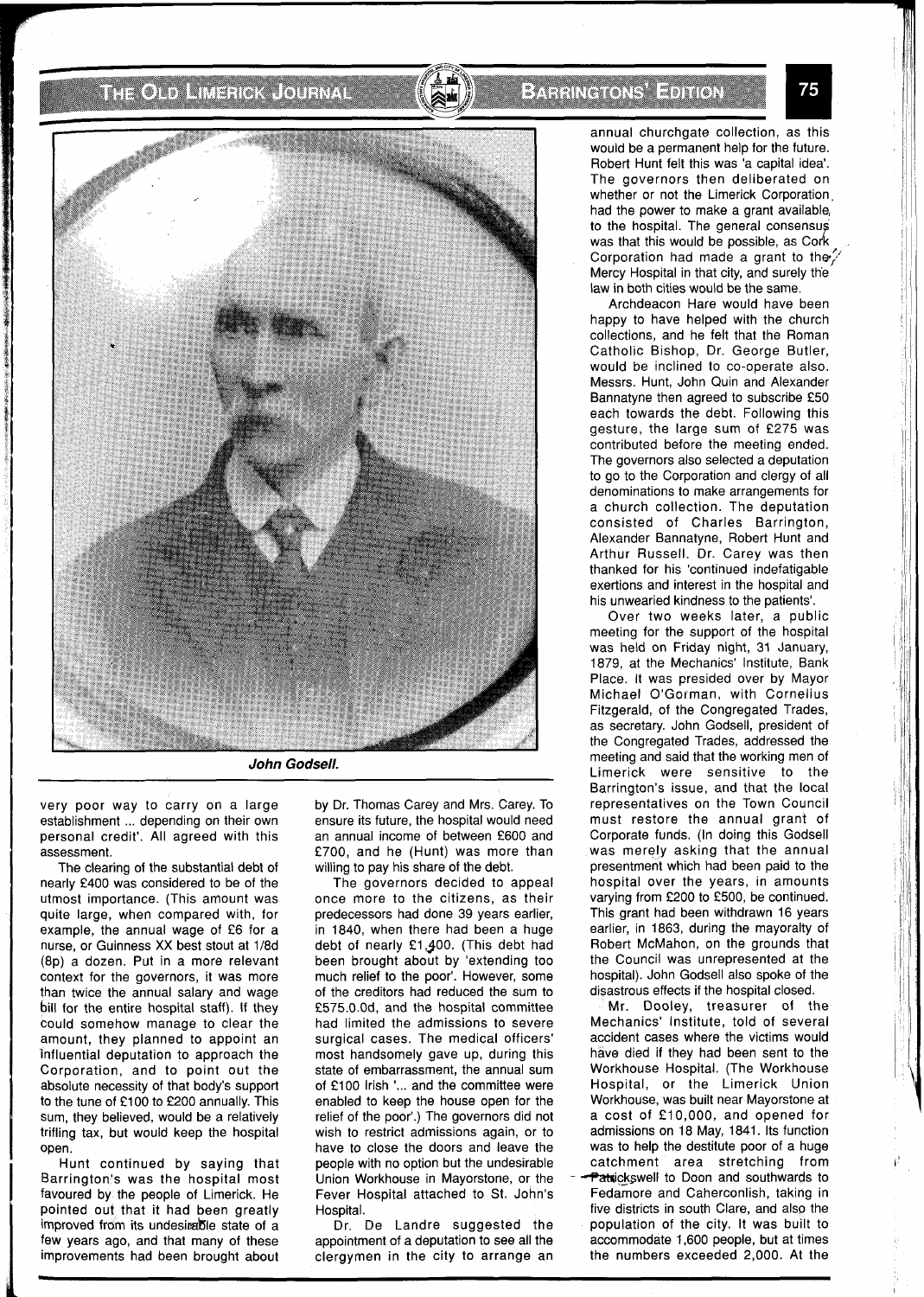**THE CAPTER HER COURSE** 

Workhouse a man was fully clothed for £1, a woman for 10/- (50p), and children for even less, as they were not supplied with footwear. The cost of maintaining each person was 2/- (10p) per week. The food-milk, potatoes and oatmeal - was unattractive in both quantity and quality, so as not to entice people who normally worked hard, for only little more, to opt for the Workhouse. The labour carried out there was made as irksome as possible, so as to induce people to leave. Threats to withhold dinner, until a given task was completed, were commonplace. The Workhouse failed to make any real difference to the quality of the lives of the people it mas designed to help; many would rather have died of starvation than have anything to do with it).

William Abraham of the Congregated Trades, an ex-officio guardian of the Workhouse, also spoke and, with James Kett, secretary of the Mechanics' Institute, helped in appointing a deputation to appear before the Corporation on the following week.

And so, in the Town Hall, Rutland Street, on Thursday, 6 February, 1879, a meeting of the Corporation, chaired by Alderman Myles was held to consider the half-yearly presentments. During the course of the meeting, the Council was asked to grant £100 annually to the governors of Barrington's for the support of the hospital. Governors present were Charles Barrington, Robert Hunt, Arthur Russell, James Alexander and Dr. Carey. The deputation from the Congregated Trades consisted of John Godsell, James Kett, James Hogan, John Mclnerney, William Abraham and Cornelius Fitzgerald.

Robert Hunt was to the fore when he said that they were attending as governors and as ratepayers to ask for aid. He reminded the meeting that a number of years before the Corporation had granted £400 per year towards the support of the hospital, and that this grant had been withdrawn in 1863. He stated that since then the hospital had been entirely supported by voluntary subscriptions and bequests, but that this had proved to be unreliable, and the institution could not be maintained on such a basis. He went on to say that the governors had felt obliged to come to the Corporation to ask for the grant of £100 per annum. It could not continue as it had been doing since the grant of £400 had been withdrawn.

However, he advised the Councillors that if they decided that the grant could not legally be made, then those who had hitherto contributed towards the support of Barrington's would endeavour to keep it open. However, he pleaded with the Council, in the name of common justice, to make the grant and do a public service to the people of Limerick. He referred to the strong objections of most people at having to resort to the Workhouse Hospital.



James Alexander also spoke, and held on 7 March, 1863, when the

But this united front was soon to be Corporation, Daniel Cullen, J.J. disturbed. Dr. Daniel Fitzgerald, parish McSheehy and Eugene O'Callaghan. He disturbed. Dr. Daniel Fitzgerald, parish McSheehy and Eugene O'Callaghan. He priest of St. Mary's, rose from his seat said that O'Callaghan had told them that and apologised at having to oppose the the Corporation had wanted two of their<br>two gentlemen, Messrs. Hunt and members from each ward - a total of 16 two gentlemen, Messrs. Hunt and Alexander, who had just spoken. He said members in all - to have all the rights and he strongly objected to public money privileges of voting as the governors had. he strongly objected to public money being given to an institution which was Daniel Cullen had stated that the Sisters<br>being managed in what he considered a constructed being have the same duties very objectionable manner. He explained and authority which they currently had at that he had spent the last 19 years the Union Workhouse Hospital. He among the people of Limerick and he  $\frac{1}{2}$  (Daniel Cullen) disclaimed that there was among the people of Limerick and he had never heard any objections from a wish on the part of the Corporation to them at having to go into the Workhouse close Barrington's, and said the opposite<br>Hospital. He had heard that it had been was the case, as they wanted it to be stated at a recent meeting of the more efficient. He stated that Sir W.H. governors that the Catholic Bishop and Barrington had told the aldermen that if priests of the city were in favour of the the governors agreed to their proposals, hospital, but such was not the fact'. If the it would effectively mean the handing money were granted, he would feel it his over of the hospital to the Corporation. duty, as a ratepayer, to object on legal . The had accepted that there had been no<br>grounds. The money had been complaints about the management or grounds. The money had been withdrawn in 1863 because the efficiency of the hospital. He had thanked Corporation was not properly  $\sim$  them for their kind attention, and agreed Corporation was not properly  $\sim$  them for their kind attention, and agreed represented at the hospital, and because to arrange a special meeting of the the Sisters of Mercy were not admitted as managing committee to discuss the

urged the Council to make the grant. governors met three members of the said that O'Callaghan had told them that of Mercy should have the same duties was the case, as they wanted it to be nurses.<br>Fr. Fitzgerald referred to a meeting and the solution on Friday, 13 March,<br>Fr. Fitzgerald referred to a meeting and the solution of three governors, including 1863, but only three governors, including

76

# **Extragalytical External**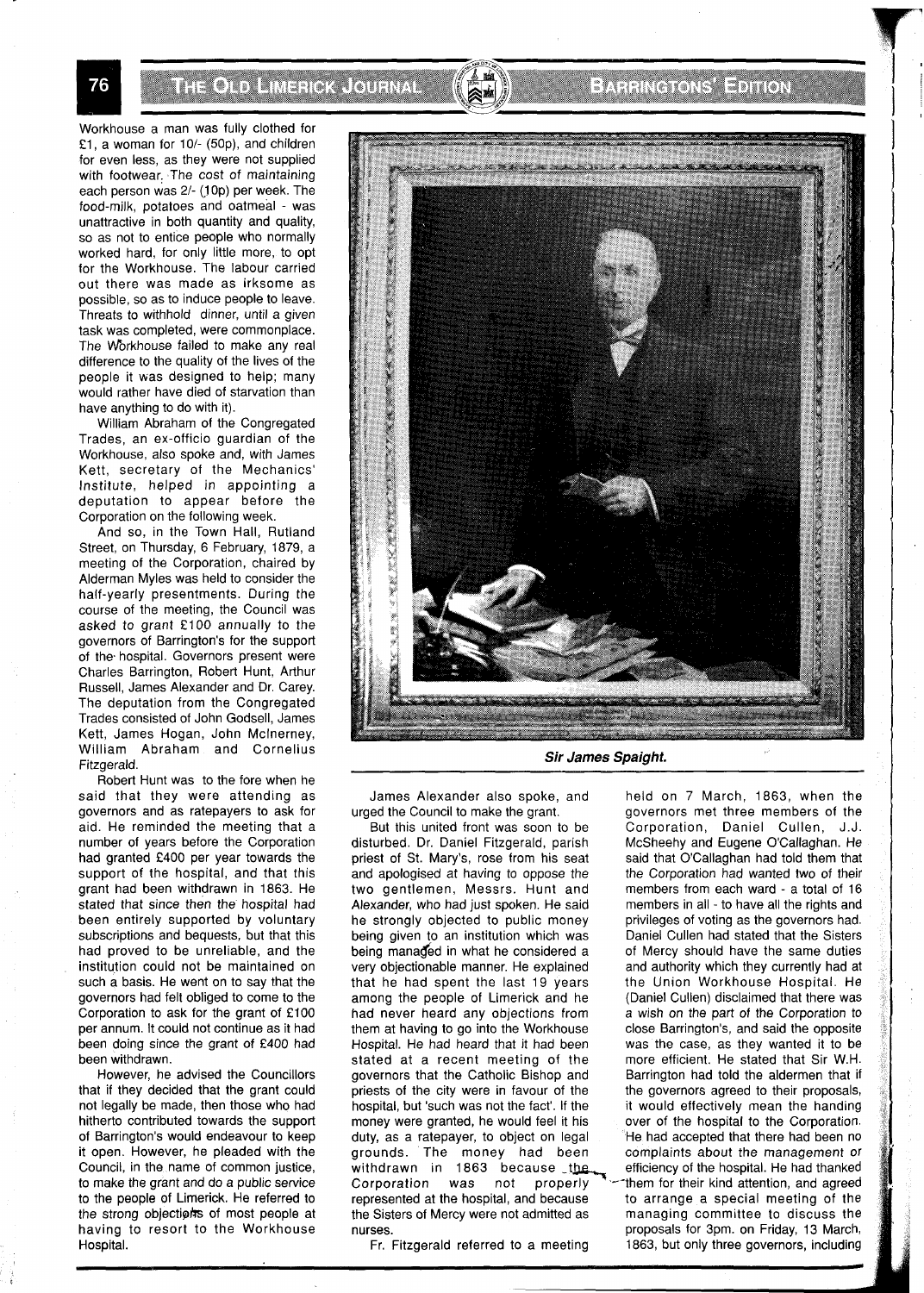# **THOLD HERROOM**

364-15-5 and such a state of the finances ben Veryservon, Awas proposed and conclude. that a subscription to meet the case should at once he entered anto and the following ! feuthemen present liberally came forward to assier . Vi Ser Corthed Bearington Dr  $\sqrt{2}$ Robert Stand of Ister decen Mo.  $\ell$ has N Russell Hour رم Bannatypes How Rev Berry Sarah P 0 anhdienen of Liminals Icemes alexander TfKenedy Clark bald Murrey &

**'and such a state of the finances** ... **the following gentlemen present liberally came forward to assist** ...'

the mayor, had attended, and so the matter had been dropped.

Fr. Fitzgerald voiced what he considered a still graver objection. This concerned the children's ward, opened some years earlier, and he claimed it was being used to convert Catholic children to the Protestant faith. He recalled that Ald. Quinlivan had, from the beginning, opposed the establishment of this ward, knowing that it would be used for proselytising purposes and, because of this stance, Ald. Quinlivan had been ousted from his position as vicepresident of the Chamber of Commerce.

What truth there was in Fr. Fitzgerald's allegation is difficult to guage, but it is interesting to note the names of some of the other members of the chamber of Commerce about the time Ald. Quinlivan was 'ousted'. They were: Arthur Russell, Alexander W. Shaw, Alexander Bannatyne and John Quin - who were also governors of Barrington's Hospital - and James Spaight.

The parish priest then told of a visit he had made to the ward about a year before, when he found that all the patients, with one of two exceptions, were Protestant children. What particularly upset him was that nearly all the children had Catholic parents, and all had Catholic names.

At that time, there were a number of schools in the city for the education of poor children. One of these schools, in particular, catered for orphaned Protestant children and, when required, accepted non-Protestant children. It was known as the 'Ragged School', and was run by John Gale and his wife Alice, in Bowdey's Lane, off Roche's Street. There was another ragged school on the Roxborough Road.

Fr. Fitzgerald told of Catholic children being sent from the Ragged School to be nursed in Barrington's, and then being placed in a ward 'for the purpose of preventing them being restored to the religion from which they were stolen'. He also charged that the Protestant rector of St. Mary's Cathedral was an ex-officio governor of the hospital, and that he (Fr. Fitzgerald) was not. He further stated that the Protestant Bishop of Limerick was an ex-officio governor, yet the Catholic Bishop of Limerick, who ruled over a great majority of the people, was not. (Under the 1830 Act of King George IV, and that two of their meeting places were section III, the Catholic Bishop, Dr. Ryan, 6 the Crescent and Upper Glentworth section III, the Catholic Bishop, Dr. Ryan, 6 the Crescent and Upper Glentworth and Fr. Thomas Enraght, of St. Mary's Street, where the caretaker was a and Fr. Thomas Enraght, of St. Mary's Street, where the caretaker was a Church, were declared governors for life Michael Sheehy. Charles Barrington was, Church, were declared governors for life Michael Sheehy. Charles Barrington was, of the hospital and infirmary). They had in fact, the Provincial Grand Master of the

been told they could become governors if they subscribed three guineas each year, as set out in section IV of the Act, but Catholics 'could not compete with the wealthy Protestants of Limerick'.

He then referred to an occasion when he had visited the children's ward and was told that one child, whose parents lived in his parish, was a Protestant. On enquiry, he found that this was untrue, and he further believed the child had been a Catholic. Finally, he spoke of finding the coat-of-arms of the freemasons on the covers of one of the hospital beds. On these grounds, and on many others, he asked the 'Catholic Corporation' of Limerick not to grant any portion of public money to such an institution. (This final allegation made by Father Fitzgerald was never confirmed, denied or even questioned by anyone at the meeting or at any subsequent meetings or hearings. Nonetheless, it may be pointed out that there were four masonic lodges in Limerick at that time, (Union Lodge 13, Lodge 73, Excelsior Lodge 268 and the Triune Lodge 333), in fact, the Provincial Grand Master of the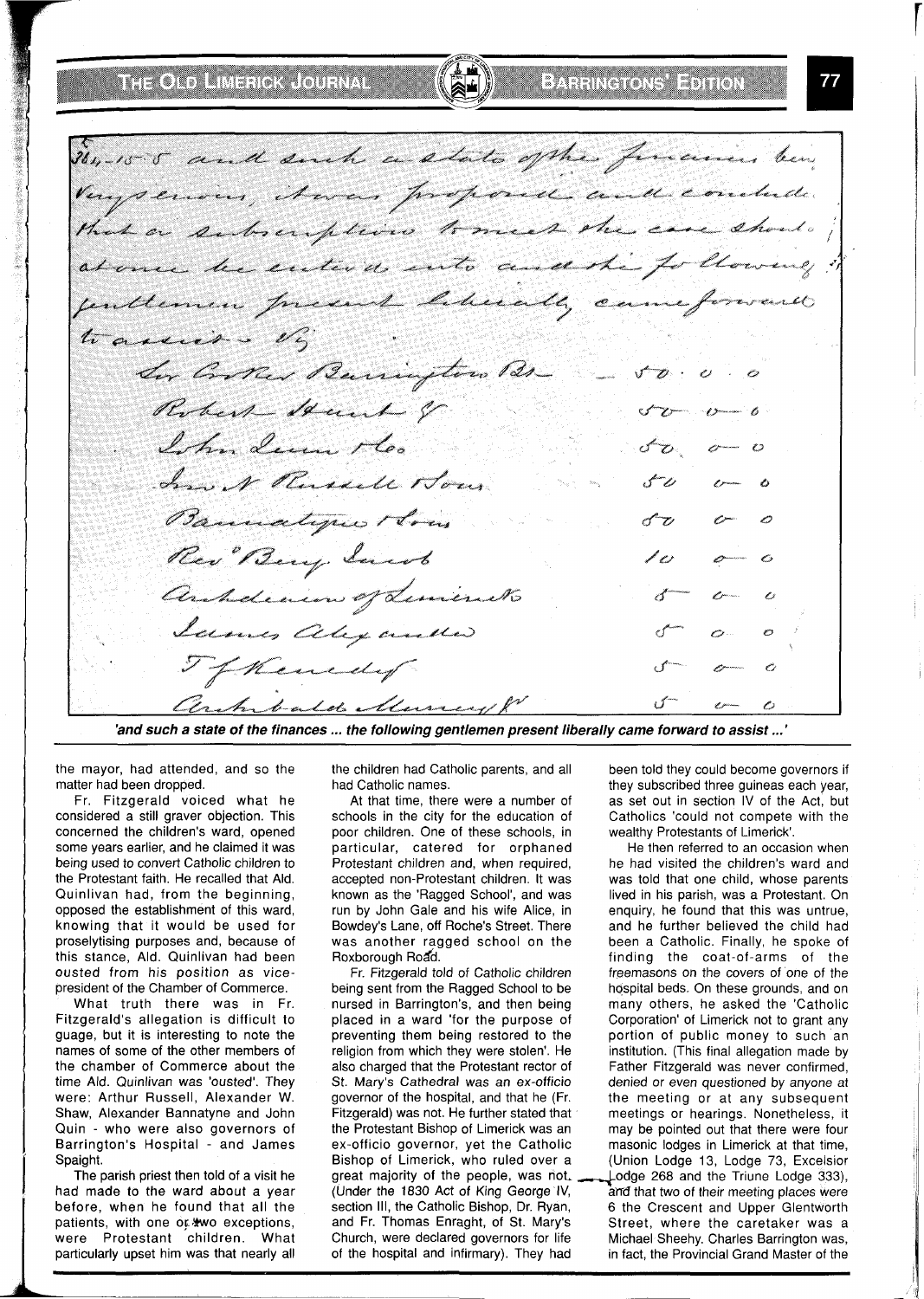n the order in the research of the second services of the service of the service of the service of the service

Most Ancient and Honourable Society of Free and Accepted Masons of Ireland. Years later, on 14 February, 1894, he was received as 'A Prince, Grand Rose Croix, of the Knighis of the Eagle and Pelican' by the president and other officers of the Grand Chapter of Prince Masons, Dublin. As such, he was recommended to all chapters and councils of the higher orders of masonry all over the world. In the last century many of the freemasons' activities were not as secretive as might be presumed today, For instance, Charles Barrington, as Provincial Grand Master for North Munster, sent invitations, printed by McKern & Son, Limerick, to his 'beloved Brothers' in the masonic lodges. The invitations were to 'Tea and Coffee' in the library of his family home at Glenstal Castle, a game of golf in the grounds, and a band recital, conducted by 'Brother' W.G. Buck, which included a programme of musical items such as 'Tara-ra-boom-de-ay' and selections from the Yeomen of the Guard. To further complicate the matter raised by Fr. Fitzgerald, but without dwelling on the subject exhaustively, it is possible that the priest did see the masonic coat-ofarms on bedcovers in the hospital, because a proportionally large number of the men directly involved in the running of Barrington's were members of the four masonic lodges. They were: Charles Barrington, Glenstal Castle, Justice of the Peace and County High Sheriff; Archibald Murray of William Todd & Co., residence 77, George Street, J.P. and member of Chamber of Commerce; Charles Hare, Archdeacon of St. Mary's Cathedral, residing at 3, Pery Square; John Laird of J. Laird chemist & druggist, 118 George Street, and supplier of medicines to the hospital; Richard J. Lee of H. Lee & Sons, ironfounders, residence at Strand Villas, North Strand; Robert Gelston, physician, 68, George Street; Alexander W. Shaw of W.J. Shaw & Sons, Mulgrave Street, residence at Orelands, N.C.Rd., and member of Chamber of Commerce.

After the priest's allegations, the deputation from the Congregated Trades was introduced. William Abraham said they had come, not only on behalf of the trades, but all working men, to ask the Corporation to allow the grant and to save the city from 'the grevious injury' that would be sustained if Barrington's closed. He spoke of the rumours that he and other members of Congregated Trades had heard of how the hospital was being conducted on sectarian<br>
principles. However, he had made<br>
opposition engulies and found to basis exhaustive enquiries and found no basis to these rumours. He again urged members of the Corporation to accede to the request of the trades.

Fr. Fitzgerald interjected to say that the Congregated Trades had not as good an opportunity of obtaining correct information to their points as he had.



At a meeting of the Governors of Barington's Hospital, held yesterday, Mr. Robert Hunt, J.P., presiding, it was proposed by Mr. Arthur Russell, seconded by Alderman John Quin, and unanimously resolved :-

"That the thanks of the Committee of Barrington's Hospital and City of Lime-<br>rick Infirmary be given to Mr. C. B. Barrington and friends, and also to the members of the Congregated Trades, for their kind assistance in getting up a Concert, the result of which has been so successful and had given such a large sum to the funds of the Hospital."

A vote of thanks 'to Mr. C.B. **Barrington and friends, and also to the Congregated Trades', 3 April, 1879.** 

Cornelius Fitzgerald, on behalf of the Congregated Trades, read the address in favour of Barrington's, and listed '... 13,000 cases treated up to 1879 ... the immense benefit to the poor. If it closed, many lives would be lost ... The Corporation are already aware of the benefits ... gave £400 annually for many years - now withdrawn ... no doubt thinking the hospital might be supported by private contributions. This however, had been tried but had failed'.

The meeting continued, and Charles Barrington said he would not be identified with any institution which was sectarian, and denied that there was anything of that character in the management of the hospital, which was open only for the benefit of the poor of Limerick, and the

children's ward for the benefit of poor children of every creed. He added 'that **a**  proselytising motive was the farthest thing from their minds'.

**Extragal Computer** 

Robert Hunt also denied that there were any grounds for the charges made. He said that on the governing board they had Ald. John Quin, a well/known supporter of Catholic charities, and Ald. O'Callaghan, another Catholic, and stated that these two men would not have tolerated such practices. He also said that Charles Barrington was wellknown to all as a supporter of every charitable institution. He asserted that he himself would not be connected with the hospital if the charges were true. He stated that he had subscribed to every Catholic charity, and that his good friend, Br. Welsh, Superior Brother of the Christian Schools in Sexton Street, had been coming to him as regularly as he did to any of his Catholic fellow citizens. He denied that there was sectarianism in the management of the hospital, and he appealed to the Corporation to pass the presentment.

James Alexander, the hospital's secretary, told of the only case he knew of involving the Ragged School, about two years before, when a little child was admitted to the hospital, suffering from a skin disease. In any case, he said, children of such tender years could not be affected by any of the alleged practices.

Ald. Eugene O'Callaghan said he had frequently passed through the hospital and never saw the least sign of such practices as those alleged. He went on to say that he would be voting for the presentment, and so would Mr. L. Kelly, as it was well deserved.



**~Wichael Hogan, the Bard of Thornond.** 

78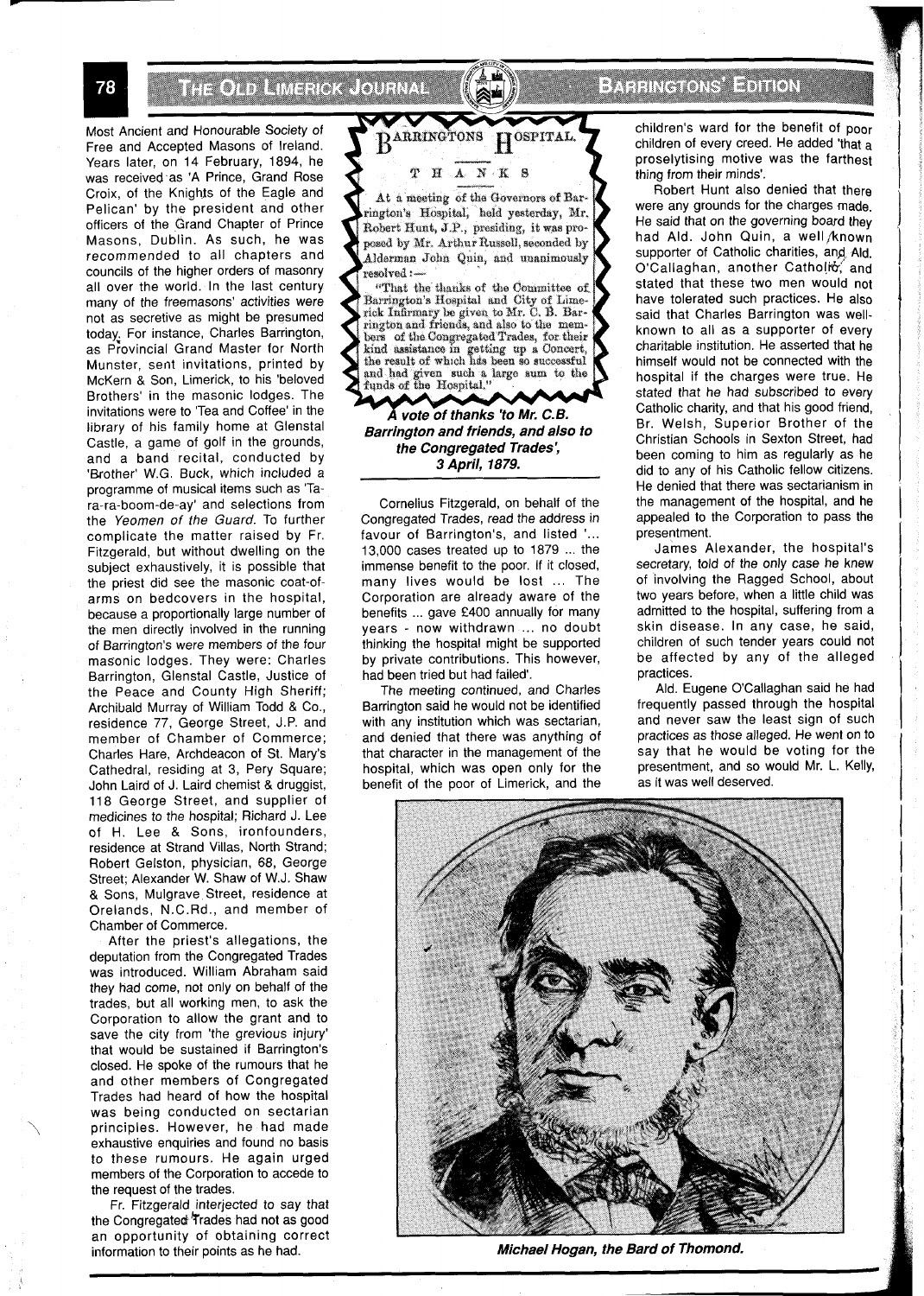**THOMA** MARK OF A

### FAN INGLOSSI EDILLÖ



grant must be allowed. He also said that it would be impossible to submit a certificate of accounts, as requested by Mr. Nash, as the last presentment was given 16 years before. On the question of it being a fever hospital, he recalled the cholera epidemic in 1832, and the important part played by the hospital then. However, he went on to state that there were no fever patients there at that moment, but that they had been admitted from time to time, as the governors did not have the power to exclude any patient. (This, of course, was not altogether true, as the Act of George IV, section X, stated 'That no patient shall be admitted ... except upon a written recommendation from one of the governors ... except in cases of sudden accidents ... persons subscribing the sum of two guineas shall have the liberty of recommending 10 patients, and those subscribing one guinea, five patients to the hospital. Furthermore, while the hospital might have accepted fever patients, it also transferred them. Admittedly, this was a rare occurrence, but, for whatever reason, a total of 10 people had been transferred, over a 16 year period from 1853 to 1869, to the Fever Hospital: at St. John's Gate. It was Lady Hartstonge, in 1780, who decided that fever patients should be treated

under one roof, and so founded the Fever Hospital by converting what was the guard-house to the Citadel, near John's Gate, into a temporary hospital. The Hartstonge and Pery families had contributed large sums of money towards the hospital, which brought much needed relief to the poor from the time it opened until the mid-1 800s, as it treated between 700 and 5,250 patients each year. In the 1850s and '60s, the numbers being treated fell drastically until it finally until the mid-180<br>700 and 5,250 p<br>1850s and '60<br>treated fell dra<br>closed).<br>Croker Barr

Croker Barrington then spoke on behalf of the governors, and said that if a fever epidemic broke out in the city, Barrington's would be the first place the patients would be received, as the working men would lose their self-respect if they had to go into the Workhouse. Every member of Congregated Trades, every craftsman and worker in the city, wanted the grant to be made, as the governors were anxious to keep it open. It is now in debt, but some of the governors and others had paid off what was due, and the proposed presentment was supported by the entire Corporation, patients. They said that no such patient bar one. He added that the Fever should ever have been refused Hospital at St. John's Gate was closed, admission. They had heard from Fr. and Barrington's was the only one open Enraght, and he had told of having to the people, excepting the Workhouse. attended several fever patients there

John Nash said that Barrington's was from time to time.

not a fever hospital, and that there were no fever patients at present in it, nor had there been for 19 years past, and Rev. Fitzgerald could prove that that was the case. It was also incorrect, he said, to say there was no other hospital available, as there was the Union, at which fever patients were received, and also St. John's. For these reasons, it could not be held to be a fever hospital, and the presentment should therefore not be allowed.

Justice Fitzgerald asked Ald. Myles if the Finance Committee of the Corporation could meet very soon to decide on whether Barrington's was in fact an institution for the treatment of fever patients? The next hearing of the case was then set for 10a.m. on the following Tuesday morning, 11 March. But the day before, on 10 March, a meeting of the Finance Committee was held at the Town Hall at which Ald. Myles<br>presided, and Barrington's reand Barrington's representatives, Robert Hunt and James Alexander, described the hospital as being well suited to the treatment of fever should ever have been refused

80